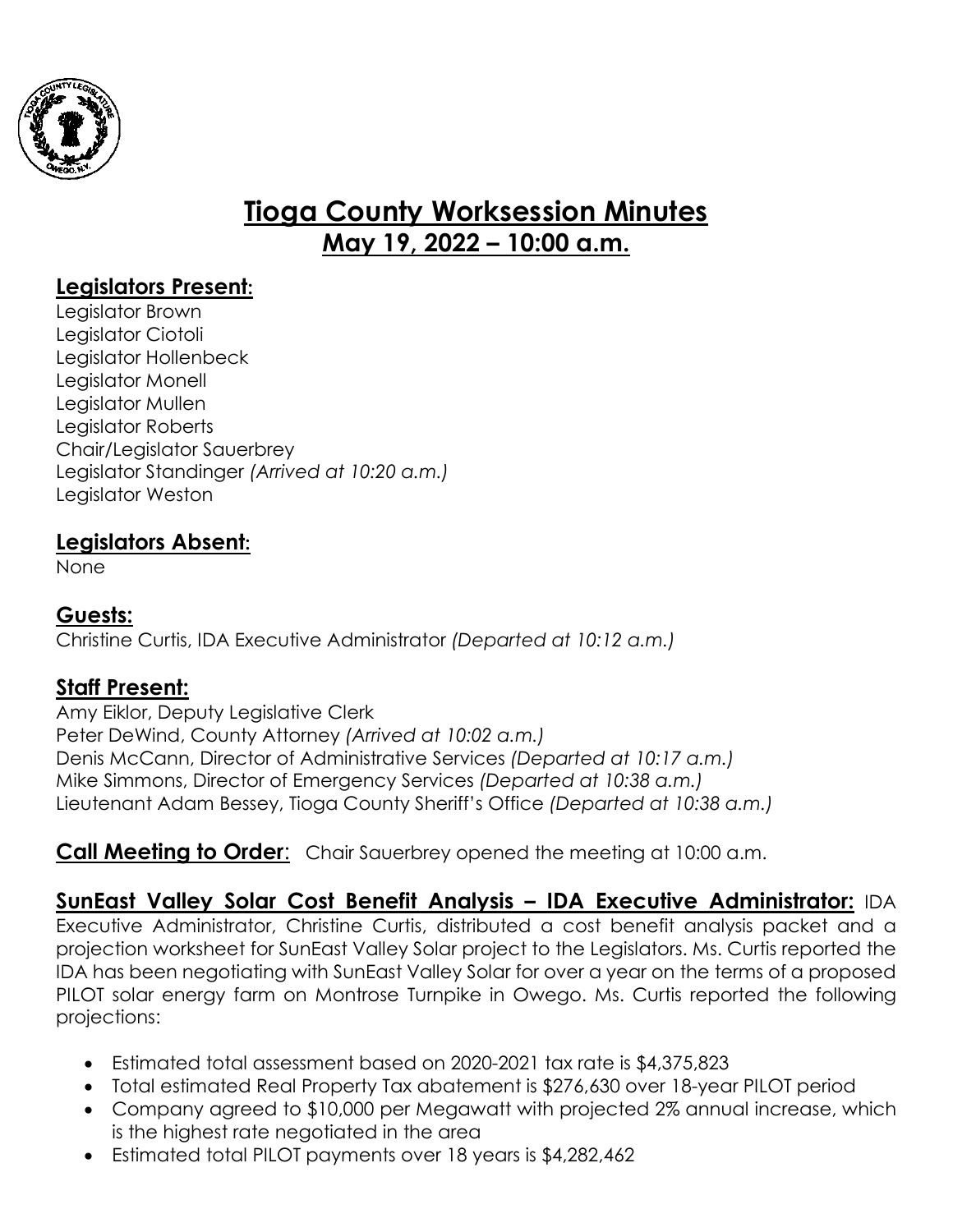Legislator Roberts stated SunEast Valley Solar is asking for a PILOT as well as Real Property Tax abatement. Ms. Curtis reported the company is requesting a sales tax exemption estimated at \$748,540 at the local level as they are automatically exempt from New York State Tax. Ms. Curtis stated the proposed exemption was offered as an incentive to SunEast Valley to work with the IDA as opposed to the Town of Owego.

Ms. Curtis asked the Legislators for a Letter of Support for the PILOT project. Chair Sauerbrey reported in order to receive a Letter of Support on Legislature letterhead, all Legislators must agree to it. If that fails, the Letter of Support will default to the Chair of the Legislature's letterhead, but only if she supports the project. She explained that the project could still move ahead without the Letter of Support from the Legislature. Chair Sauerbrey and Legislators Mullen and Roberts stated they are not in favor of drafting a Letter of Support. The request for a Letter of Support was denied by the Legislature.

**Approval of Worksession Minutes:** On motion of Legislator Mullen, seconded by Legislator Roberts, the May 5, 2022 minutes were unanimously approved.

Action Items: Currently, we have none.

## **Other**:

- *Remote Work Update:* Chair Sauerbrey reported there are 14 employees utilizing the current remote work policy, 7 in Public Health, 6 in ED&P, and 1 in IT. Chair Sauerbrey stated numerous departments are struggling to hire and retain employees. Some departments believe remote work arrangements may help recruit and retain employees. Chair Sauerbrey asked Public Health, Mental Hygiene, and Social Services to come up with a remote work plan that she could present to the Legislature. Director of Administrative Services, Denis McCann, reported he spoke with CSEA Union President, Lisa Baker, regarding potential remote work policy updates. Mr. McCann stated Ms. Baker agreed that not all positions are appropriate for remote work. According to Mr. McCann, Ms. Baker indicated department heads should have the authority and responsibility for remote work decisions as they know the needs of the department. Mr. McCann reported Ms. Baker agreed that remote work decisions are non-grievable for Union employees. Mr. McCann intends on speaking further with Ms. Baker about Union employees and remote work. He will report back to Chair Sauerbrey for full Legislature consideration at a later date.
- **911 Center Update:** Chair Sauerbrey attended a meeting with representatives from Motorola and key players within Tioga County, which went very well. She introduced Lieutenant Adam Bessey from the Tioga County Sheriff's Office, who oversees the 911 center. Lt. Bessey reported the 911 center is now using a new Computer Aided Dispatch (CAD) system that also services 7 law enforcement agencies, 19 fire departments, and 6 EMS agencies throughout Tioga County. Training on the new CAD system began in October 2021 and continued until May 2022. Staff spent over 200 hours in training on the new system, which went live last week.

Lt. Bessey stated he was very pleased with the customer service, training, and support that Motorola provided Tioga County. The company sent five trainers to work on-site